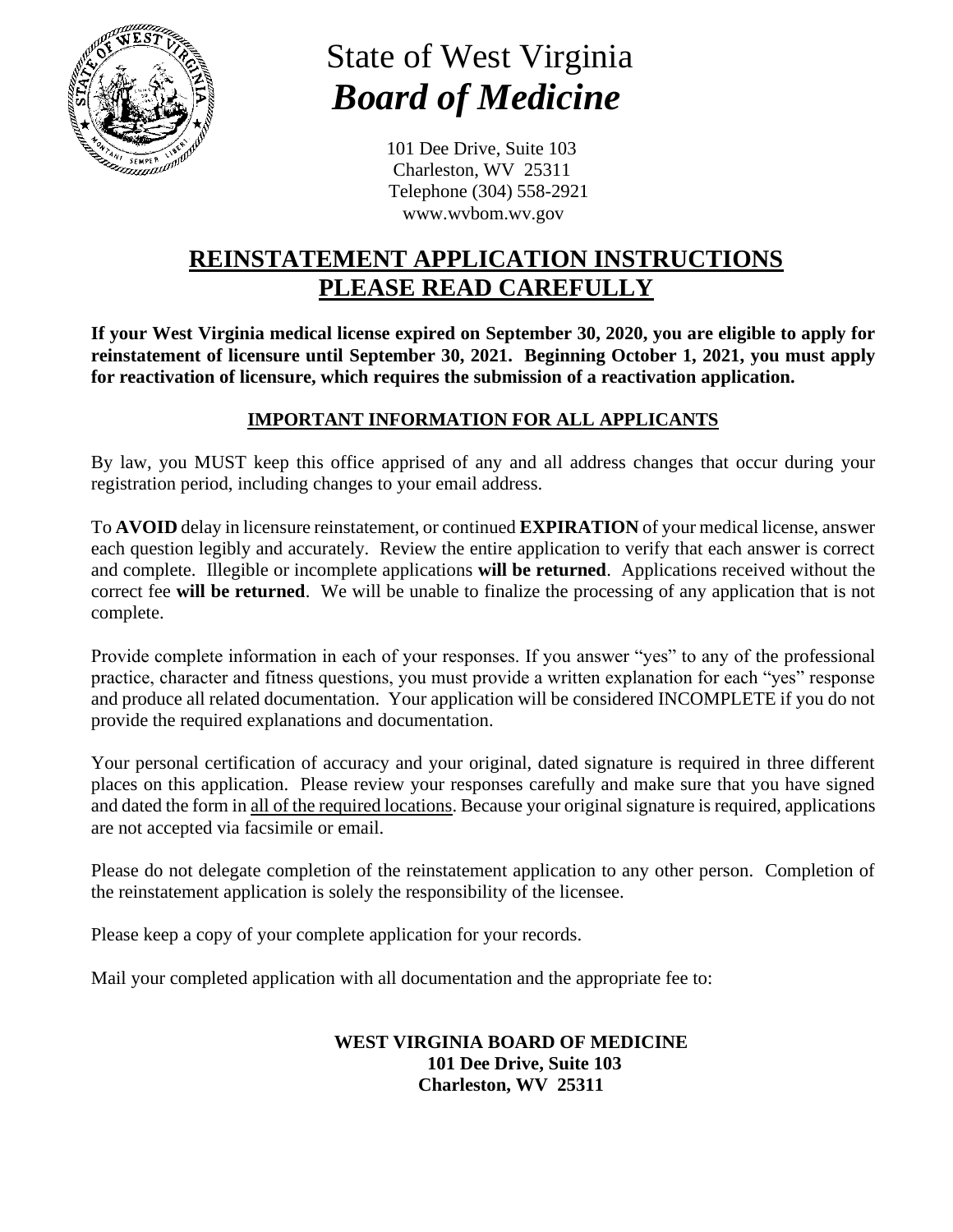#### **Instructions for reinstatement applicants seeking an ACTIVE status license:**

- 1. Reinstatement applicants seeking an ACTIVE STATUS license must pay the Patient Injury Compensation Fund assessment fee, in the amount of \$125, prior to submitting a reinstatement application. Information regarding the PICF assessment fee is available on the Board's website. PICF payments are deposited directly into the Board of Risk Management account, and therefore must be paid online through the PICF fee portal on the Board's website at [www.wvbom.wv.gov/assessment/.](http://www.wvbom.wv.gov/assessment/) The Board cannot accept any other method of PICF payment.
- 2. Complete the reinstatement application, selecting ACTIVE STATUS, and return it to the Board office with the total fee of \$600 (\$400 active renewal fee and \$200 reinstatement fee). Make your check or money order payable to the West Virginia Board of Medicine.
- 3. In association with the reinstatement application, you must submit documentation supporting successful completion of the required continuing medical education.
- 4. If you have prescribed or dispensed Schedule II, III or IV controlled substances pursuant to a West Virginia medical license since July 1, 2018, and have been registered with the West Virginia Controlled Substances Monitoring Database, you must submit a copy of your CSMP Certificate of Registration with your reinstatement application.

#### **Instructions for reinstatement applicants seeking an INACTIVE status license:**

- 1. If you hold an INACTIVE STATUS license, you may not practice medicine in West Virginia. Any practice of medicine whatsoever, including the writing of prescriptions, is ACTIVE PRACTICE. Continuing medical education is required for both an active status and inactive status license.
- 2. Complete the reinstatement application, selecting INACTIVE STATUS, and return it to this office with the total fee of \$225 (\$150 inactive renewal fee and \$75 reinstatement fee). Make your check or money order payable to the West Virginia Board of Medicine.
- 3. Complete, sign and date the Continuing Medical Education Certification and provide documentation supporting successful completion of the required CME.
- 4. If you have prescribed or dispensed Schedule II, III or IV controlled substances pursuant to a West Virginia medical license since July 1, 2018 and have been registered with the West Virginia Controlled Substances Monitoring Database, you must submit a copy of your CSMP Certificate of Registration with your reinstatement application.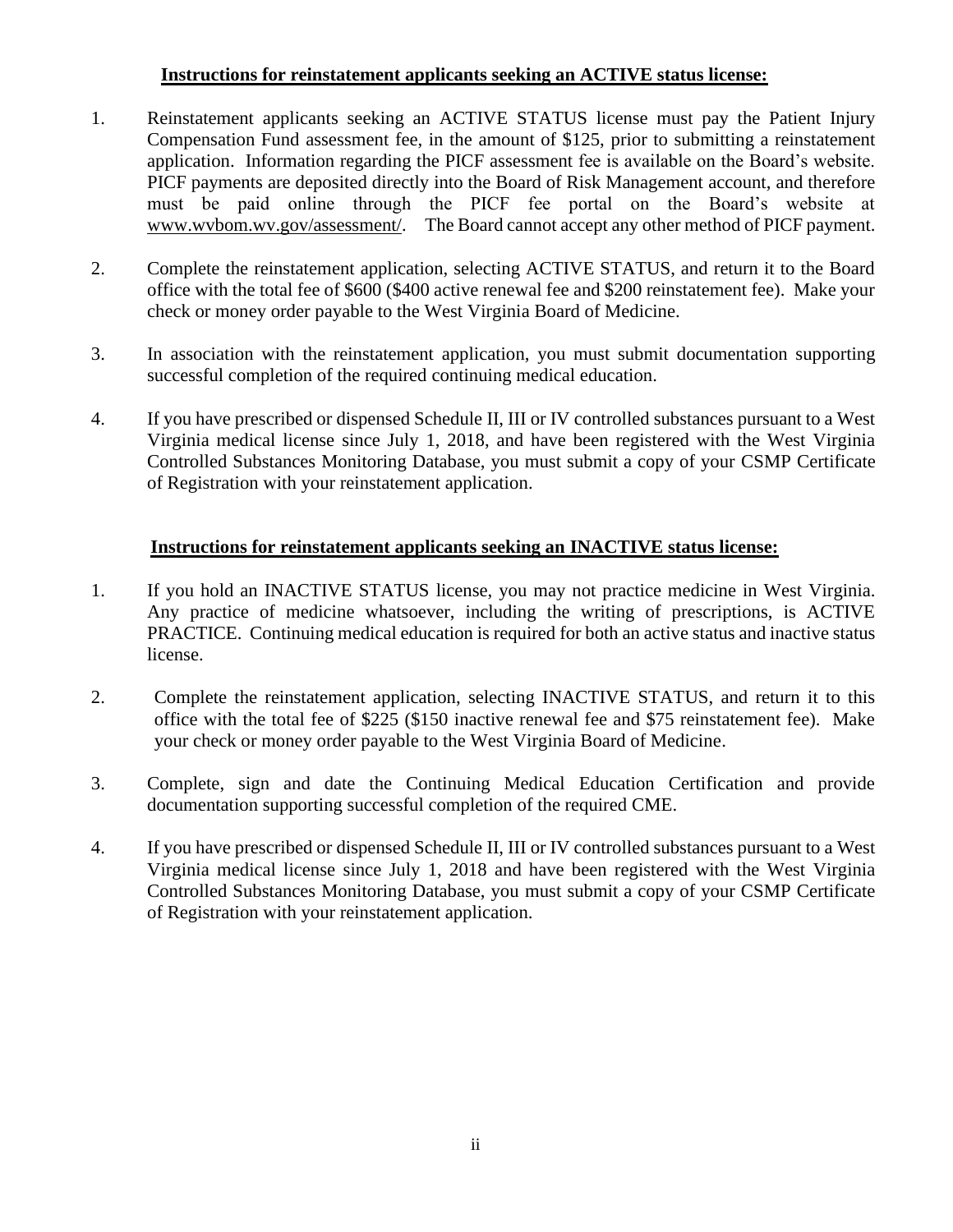#### **Medical Doctor License Reinstatement Application**

**(For the license period ending June 30, 2022)**

| Name: ___                                                                                                                                                                                           |                                     |                    |                                       |                  |                          |
|-----------------------------------------------------------------------------------------------------------------------------------------------------------------------------------------------------|-------------------------------------|--------------------|---------------------------------------|------------------|--------------------------|
| <b>First Name</b>                                                                                                                                                                                   |                                     | <b>Middle Name</b> |                                       | <b>Last Name</b> | <b>Suffix</b>            |
| License No.: Sex: Date of Birth: Social Security No.: XXX-XX-<br>Sex: Sex: Sex: No.: Sex: Sex: No.: XXX-XX-                                                                                         |                                     |                    |                                       |                  |                          |
| Licensure Status - Indicate your desired status for reinstating your license. You may not practice medicine and surgery<br>in West Virginia unless you hold an active status license.               |                                     |                    |                                       |                  |                          |
|                                                                                                                                                                                                     | <b>Active Status</b> (\$600.00 fee) |                    | <b>Inactive Status</b> (\$225.00 fee) |                  |                          |
| Please be advised that your contact information may be subject to release by the Board pursuant to a public records request.                                                                        |                                     |                    |                                       |                  |                          |
| <b>Preferred Contact Information -</b> Preferred contact information is the information that the Board will use to contact<br>you. The Board may also contact you at any email address you provide. |                                     |                    |                                       |                  |                          |
|                                                                                                                                                                                                     |                                     |                    |                                       |                  |                          |
|                                                                                                                                                                                                     |                                     |                    |                                       |                  |                          |
| City: $\frac{1}{\sqrt{2}}$ State: $\frac{1}{\sqrt{2}}$ Zip Code: $\frac{1}{\sqrt{2}}$ County: $\frac{1}{\sqrt{2}}$ Fax:                                                                             |                                     |                    |                                       |                  |                          |
|                                                                                                                                                                                                     |                                     |                    |                                       |                  |                          |
| <b>Home Address</b> - Your home address is your principal place of residence and is a physical address. Please do not use a post<br>office box as your home address.                                |                                     |                    |                                       |                  |                          |
|                                                                                                                                                                                                     |                                     |                    |                                       |                  |                          |
|                                                                                                                                                                                                     |                                     |                    |                                       |                  |                          |
| <b>Primary Work Address -</b> Your primary work address is publicly available on the West Virginia Board of Medicine<br>website.                                                                    |                                     |                    |                                       |                  |                          |
|                                                                                                                                                                                                     |                                     |                    |                                       |                  |                          |
|                                                                                                                                                                                                     | Telephone: ___________________      |                    |                                       |                  |                          |
|                                                                                                                                                                                                     |                                     |                    |                                       |                  |                          |
| <b>Secondary Work Address</b> (if applicable)                                                                                                                                                       |                                     |                    |                                       |                  |                          |
|                                                                                                                                                                                                     |                                     |                    |                                       |                  |                          |
|                                                                                                                                                                                                     |                                     |                    |                                       |                  | $\Box$ Telephone: $\Box$ |
|                                                                                                                                                                                                     |                                     |                    |                                       |                  |                          |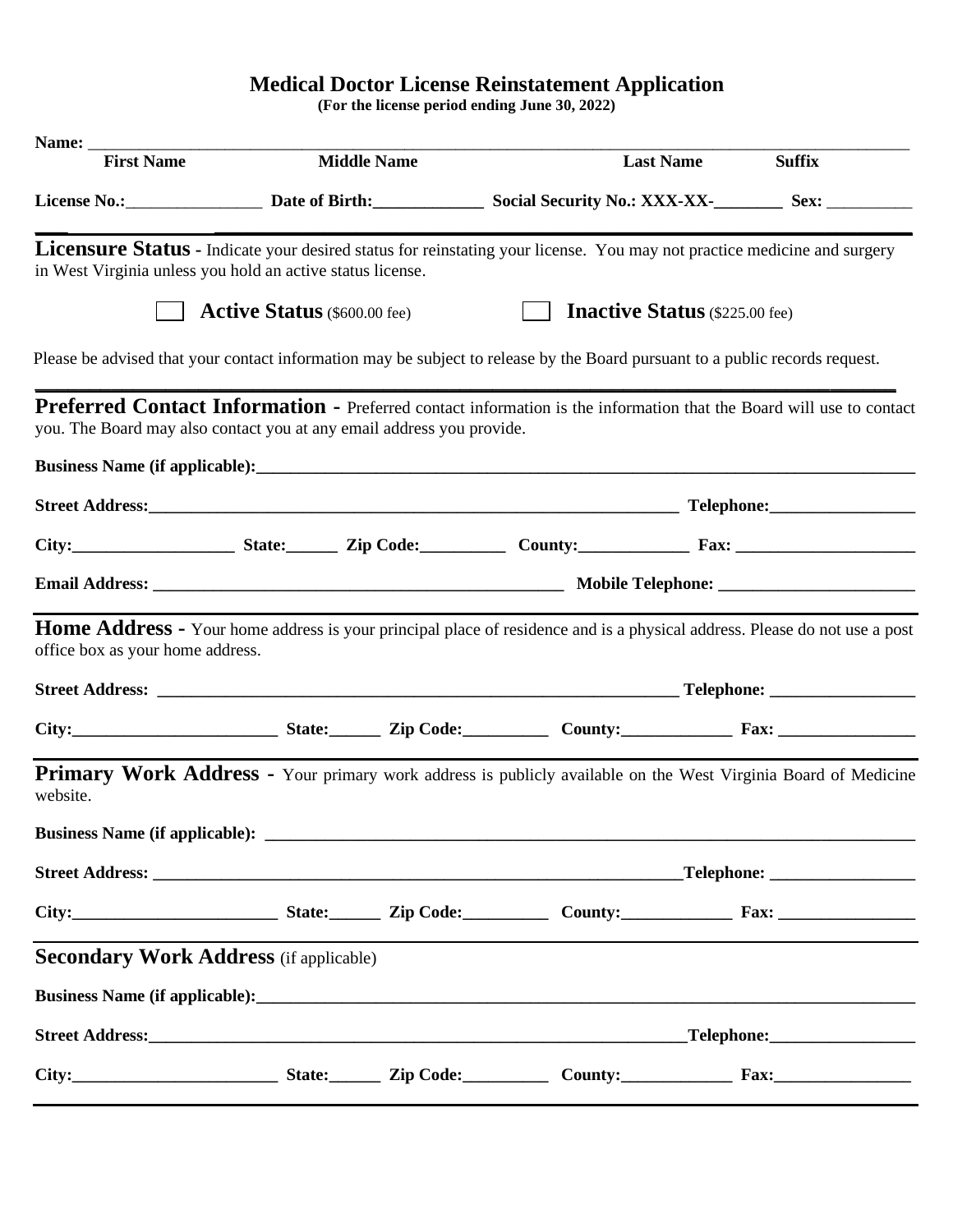## **Medical Doctor License Reinstatement Application – Page 2**

| <b>Name:</b> |
|--------------|
|              |

| Name:                                                                                                                                                                           |                                                                                                                                                                                                                                                                                     |
|---------------------------------------------------------------------------------------------------------------------------------------------------------------------------------|-------------------------------------------------------------------------------------------------------------------------------------------------------------------------------------------------------------------------------------------------------------------------------------|
| Province where you have been licensed, whether such license is currently active or not.                                                                                         | Practice Information - For the period of July 1, 2018 through today, please list each and every state and/or Canadian                                                                                                                                                               |
|                                                                                                                                                                                 |                                                                                                                                                                                                                                                                                     |
|                                                                                                                                                                                 | Current Hospital Privileges - Please list all West Virginia hospitals where you currently have admitting privileges.                                                                                                                                                                |
| I do not currently have admitting privileges at any West Virginia hospital.                                                                                                     |                                                                                                                                                                                                                                                                                     |
| professional limited liability company for which you are currently a shareholder, owner, member or partner.                                                                     | Medical Corporation or Professional Limited Liability Company - Please list each medical corporation or                                                                                                                                                                             |
| company.                                                                                                                                                                        | I am not a shareholder, owner, member or partner of a medical corporation or a professional limited liability                                                                                                                                                                       |
| please provide your best estimate. The Board cannot process your application if you do not complete this section.                                                               | Workforce Planning Data - The Board is required by law to collect this data. If you are unsure of your retirement date,                                                                                                                                                             |
| Will you be actively practicing medicine in West Virginia?                                                                                                                      | Yes<br>No                                                                                                                                                                                                                                                                           |
| Anticipated date of retirement (year): ______                                                                                                                                   |                                                                                                                                                                                                                                                                                     |
| Percentage of time in direct services: ______                                                                                                                                   |                                                                                                                                                                                                                                                                                     |
| Percentage of time in administration:                                                                                                                                           |                                                                                                                                                                                                                                                                                     |
| Specialty - Enter the code for your specialty. A list of specialty codes is enclosed with this application.                                                                     |                                                                                                                                                                                                                                                                                     |
|                                                                                                                                                                                 |                                                                                                                                                                                                                                                                                     |
| §48-15-303. If you answer "yes" to any of the below questions, and if further information is needed, you will be notified.<br>I certify, under penalty of false swearing, that: | <b>Child Support</b> – The following certification is required by state law, and "making a false statement may subject the license<br>holder to disciplinary action including, but not limited to, immediate revocation or suspension of the license." West Virginia Code<br>Yes No |
| I have a court ordered child support obligation                                                                                                                                 |                                                                                                                                                                                                                                                                                     |

|     | I have a court ordered child support obligation.                                                                                                  |  |
|-----|---------------------------------------------------------------------------------------------------------------------------------------------------|--|
| ـ ت | I have a court ordered child support obligation and any arrearage amount equals or exceeds the<br>amount of child support payable for six months. |  |
|     | I am the subject of a child support related subpoena or warrant.                                                                                  |  |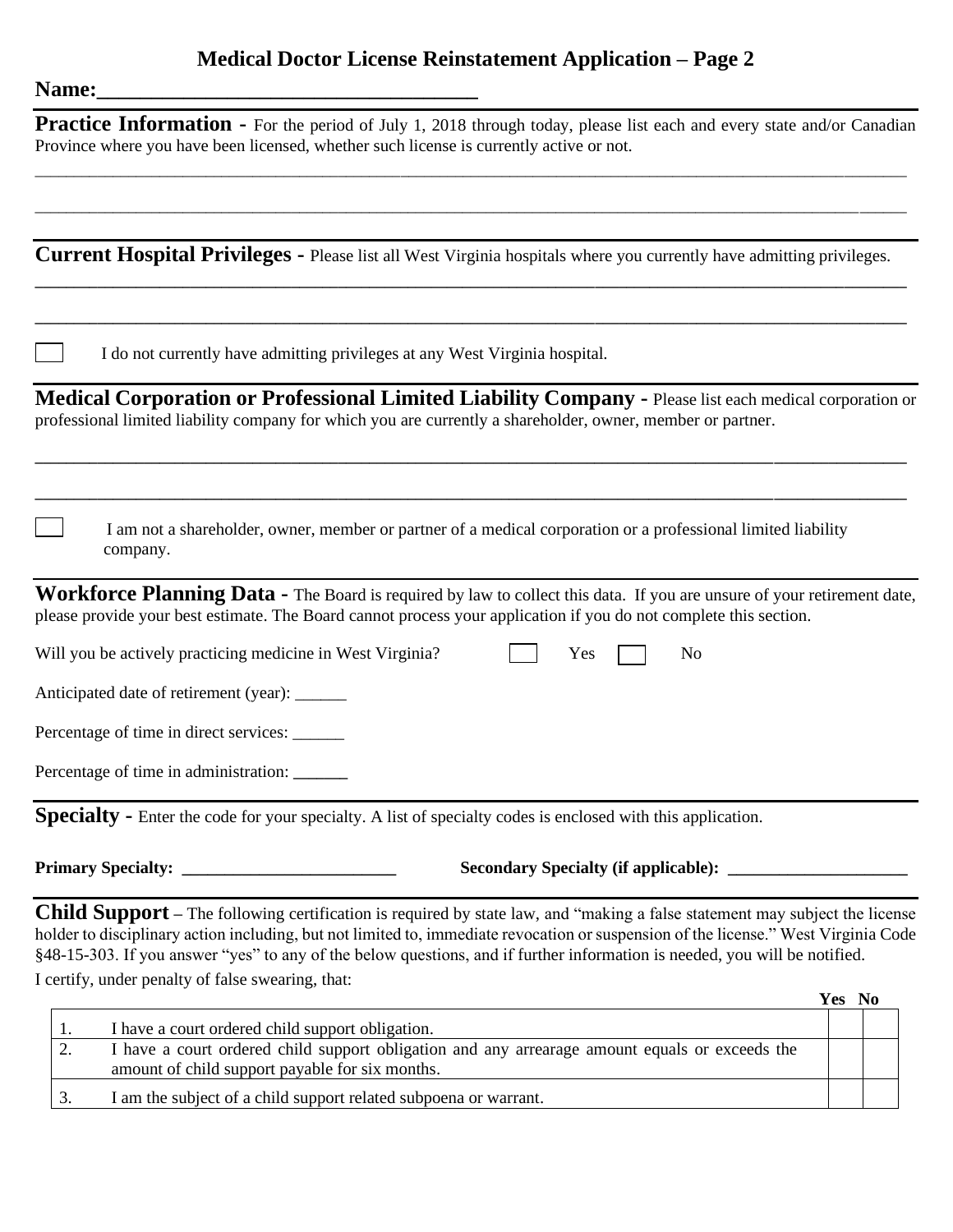#### Name:

**Certification of Continuing Medical Education Compliance –** Include your AMA PRA Category I CME certificates and Drug Diversion Training certificate with your application. If the CME is not included, you will not be eligible to reinstate.

#### **A. Mandatory Drug Diversion Training and Best Practice Prescribing of Controlled Substances Training You must select one.**

Between July 1, 2018 and today, I completed a minimum of three (3) hours of drug diversion training and best practice prescribing of controlled substances training through a course which has been approved by the West Virginia Board of Medicine. I attest that I have reviewed the list of Board approved courses on the Board's website, and that the course I took is on the list and was completed between July 1, 2018 and today.

#### **OR**

I attest that during the period of July 1, 2018 through September 30, 2020, I did not prescribe, administer, or dispense any controlled substance pursuant to a West Virginia license. I therefore request that the Board waive this CME requirement.

#### **B. Other Continuing Medical Education for the Period of July 1, 2018 Through the Present**

#### **You must select one.**

I hereby attest that between July 1, 2018 and today, I have successfully completed a minimum of fifty (50) hours of continuing medical education satisfactory to the Board. All courses for which I claim credit have been designated as Category 1 CME by the AMA or the AAFP. Thirty hours of courses for which I claim credit are within my designated area(s) of specialty. I understand that I cannot claim more than 20 hours of medical teaching/preceptorship towards my 50-hour total. I understand that if I am ineligible for a waiver of the mandatory drug diversion training and best practice prescribing of controlled substances training CME, I can include that course in my 50-hour total.

#### **OR**

I hereby attest that in addition to either completing the mandatory drug diversion training and best practice prescribing of controlled substances training, or requesting a waiver of that requirement:

- a. Between July 1, 2018 and today, I sat for and passed a certification or recertification examination of an American Board of Medical Specialties (ABMS) member board and received certification or recertification and I can provide written verification if requested by the Board; or
- b. I am American Board of Medical Specialties (ABMS) certified, and between July 1, 2018 and today, I have been successfully involved in maintenance of certification (MOC) and can provide written verification of MOC involvement from my ABMS Board if requested by the Board; or
- c. Between July 1, 2018 and September 30, 2020, I have successfully completed one full year of ACGME approved post-graduate training, and I can provide written verification from my program if requested by the Board.

**Proof of Controlled Substance Monitoring Program Registration – All physicians who prescribe or** dispense Schedule II, III and/or IV controlled substances pursuant to a West Virginia license are required to be registered with the West Virginia Controlled Substance Monitoring Program (CSMP). This is not the same as a DEA registration, and is obtained through the West Virginia Board of Pharmacy at [https://www.csappwv.com.](https://www.csapp.wv.gov/)

#### **Please check the box that is applicable to you. You must select one.**

I am currently registered with the CSMP, and I have enclosed a copy of my CSMP registration certificate.

I am not currently registered with the CSMP, but I understand that if I intend to prescribe or dispense any Schedule II, III and/or IV controlled substances pursuant to my West Virginia medical license, I must be registered to access the WVCSMP within 30 days of receipt of any medical license issued pursuant to this application.

**CME and CSMP Attestation –** I hereby attest that I have provided a true and accurate certification of my continuing education and my CSMP registration status, and that my CME attestation is supported by the CME certificates I have provided with my application. **Original Signature: \_\_\_\_\_\_\_\_\_\_\_\_\_\_\_\_\_\_\_\_\_\_\_\_\_\_\_\_\_\_\_\_\_\_\_\_\_\_\_\_\_\_\_\_\_\_\_ Date:\_\_\_\_\_\_\_\_\_\_\_\_\_\_\_\_\_\_\_\_\_\_\_\_\_\_\_**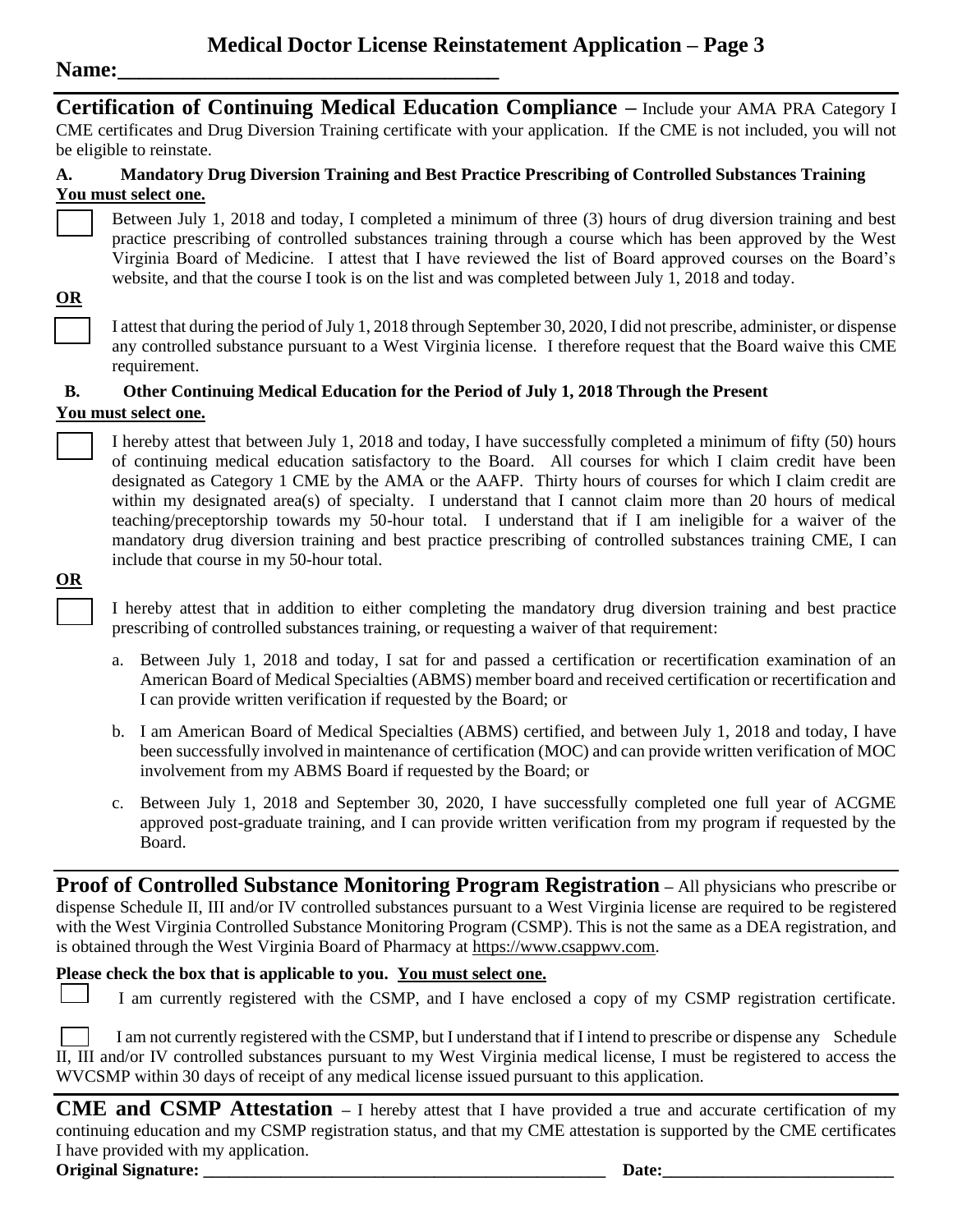#### **Professional Practice, Character and Fitness Questions – During the period of July 1, 2018 through today, have you, in any jurisdiction, for any reason:**

|                |                                                                                                                                   | Yes No |
|----------------|-----------------------------------------------------------------------------------------------------------------------------------|--------|
| -1             | been called before or appeared before any board or panel for discussions or questions concerning violations of                    |        |
|                | the law or rules pertaining to the practice of medicine, or for unethical conduct?                                                |        |
| $\overline{2}$ | been charged with or convicted of or pled not contendere to any felony or misdemeanor? If your answer is yes,                     |        |
|                | submit with your application certified copies of all court records related to any such charges, pleas and/or convictions.         |        |
| 3              | been charged with or convicted of a violation of the Controlled Substance Act or any other federal, state or local                |        |
|                | law pertaining to the manufacture, distribution, prescribing, or dispensing of controlled substances? If your answer              |        |
|                | is yes, submit with your application certified copies of all court records related to any such charges, pleas and/or convictions. |        |
| $\overline{4}$ | had limitations, restrictions or conditions placed upon your license to practice by a medical board, or had your                  |        |
|                | license to practice suspended, revoked or subjected to any kind of disciplinary action, including censure,                        |        |
|                | reprimand or probation by a medical board, and/or are any disciplinary actions pending against you?                               |        |
| 5              | voluntarily surrendered (not expired) to a medical board or limited your medical license with a medical board?                    |        |
| 6              | had any hospital privileges, and/or postgraduate training, limited, restricted, suspended, revoked, or subjected                  |        |
|                | to any kind of disciplinary action, including censure, reprimand or probation? If your answer is yes, you must have               |        |
|                | the facility submit directly to the Board prior to reinstatement of licensure all documentation related to your answer.           |        |
| $\overline{7}$ | voluntarily resigned from any medical staff or voluntarily limited such staff privileges while under investigation                |        |
|                | by any health care institution or committee thereof or prior to any final decision by a hospital or health care                   |        |
|                | facility's governing board?                                                                                                       |        |
| 8              | been denied the right to take an examination for licensure in any state or been ejected from any medical                          |        |
|                | examination?                                                                                                                      |        |
|                |                                                                                                                                   |        |
| 9              | been denied a license to practice medicine?                                                                                       |        |
|                |                                                                                                                                   |        |
| 10             | had your DEA registration restricted or removed?                                                                                  |        |
| 11             | been convicted of Medicare or Medicaid fraud, and/or received any sanctions, including restriction, suspension                    |        |
|                | or removal from practice imposed by an agency of the federal or state government?                                                 |        |
| 12             | had any judgments or settlements arising from medical professional liability rendered or made against you, and                    |        |
|                | For each judgment or settlement, provide the name(s) of the claimant(s), your insurer, whether you<br>if so, how many?            |        |
|                | are reporting a judgment or a settlement and the amount and date of each judgment or settlement using the form provided.          |        |
| 13             | been addicted to, or received treatment for the use or misuse of, prescription drugs and/or illegal chemical                      |        |
|                | substances, or been dependent upon alcohol or received treatment for alcohol dependency? (You may answer                          |        |
|                | "no" if you are a participant in a written voluntary agreement with the West Virginia Medical Professionals                       |        |
|                | Health Program, Inc., the West Virginia Board of Medicine designated physician health program.) If you answer                     |        |
|                | yes and have gone through a rehabilitation program during the time frame designated above, you MUST have that program furnish     |        |
|                | this Board a report of your treatment and progress by the renewal deadline.                                                       |        |
| 14             | had any interruption in your practice of medicine which might reasonably be expected by an objective person                       |        |
|                | to currently impair your ability to carry out the duties and responsibilities of the medical profession in a manner               |        |
|                | consistent with standards of conduct for the medical profession?                                                                  |        |
| 15             | had anything occur which might reasonably be expected by an objective person to currently impair your ability                     |        |
|                | to carry out the duties and responsibilities of the medical profession in a manner consistent with the standards                  |        |
|                | of conduct for the medical profession?                                                                                            |        |
|                |                                                                                                                                   |        |

**Professional Practice, Character and Fitness Attestation –** All of my responses to the questions on this page are truthful and complete. If I have "yes" responses, I have enclosed written explanations, with my original dated signature for each question, and I have enclosed or caused to be submitted all requested supporting documentation.

#### **Original Signature: \_\_\_\_\_\_\_\_\_\_\_\_\_\_\_\_\_\_\_\_\_\_\_\_\_\_\_\_\_\_\_\_\_\_\_\_\_\_\_\_\_\_\_\_ Date:\_\_\_\_\_\_\_\_\_\_\_\_\_\_\_\_\_\_\_\_\_\_\_\_**